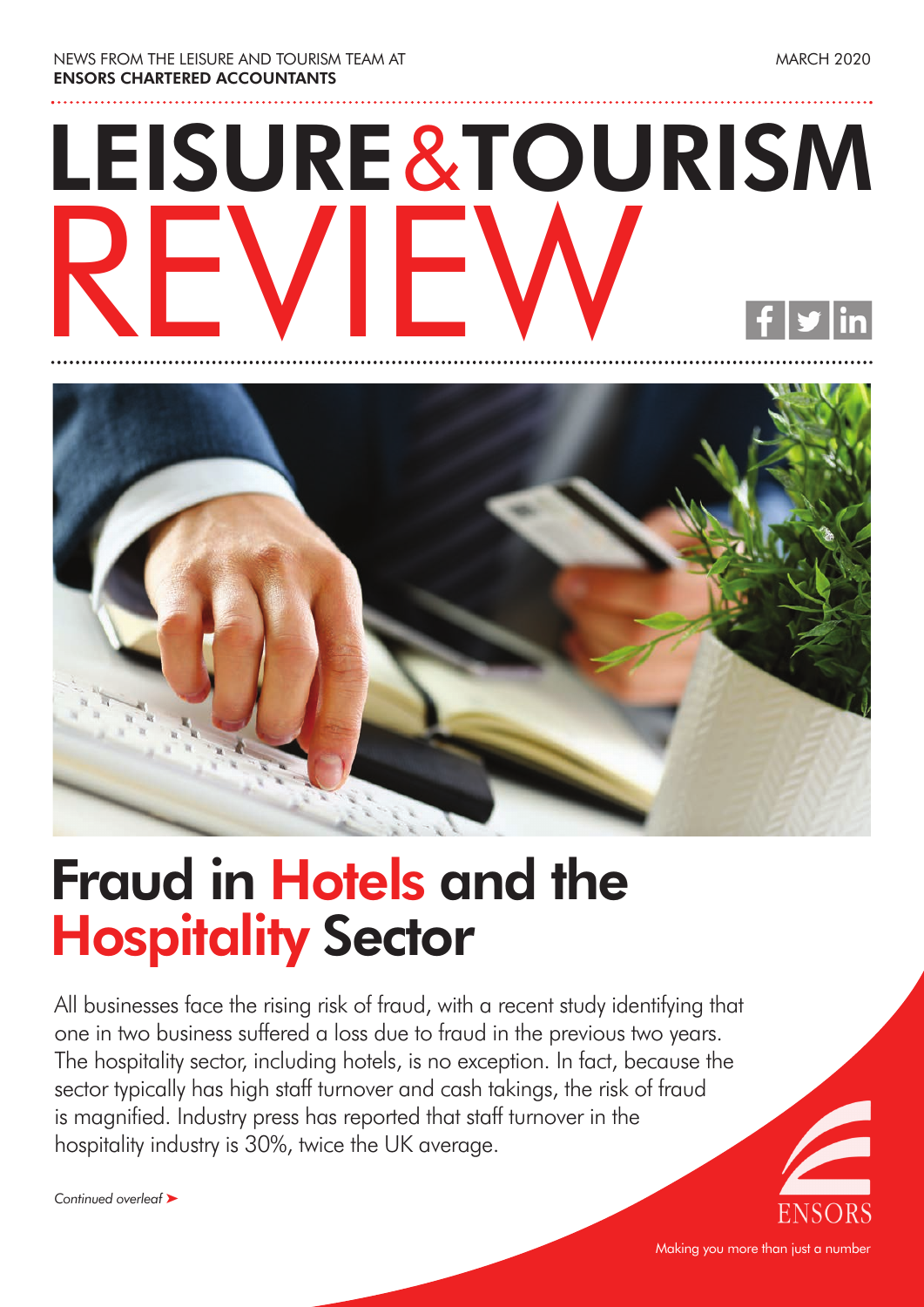### **Fraud in Hotels and the Hospitality Sector**

*continued*

Fraud can be perpetrated by your guests, suppliers or staff. The spectre of cyber fraud and data theft is also a growing area of risk.

Fraud by guests tends to involve the use of stolen credit cards or theft of the hotel property.

#### **Fraud by suppliers can include:**

- $\blacksquare$  Fixed or cartel pricing:
- Bribes to employees;
- **n** Unauthorised use of assets;
- $\blacksquare$  Non-disclosure of conflicts of interest:
- Food fraud or the substitution for inferior products.

#### **Fraud by staff can include:**

- Falsified references or fraudulent CVs;
- Payroll fraud including failure to remove ex-employees, fraudulent sick claims or forged overtime;
- $\blacksquare$  Theft of business assets including stock or cash takings;
- **n** Forged expense claims:
- $\blacksquare$  Misstated financial results possibly to inflate bonuses:
- $\blacksquare$  Favouring suppliers who offer inducements.

And typically, if fraud goes unchecked, the perpetrator will get greedier, so what starts as "petty" theft can quickly escalate into significant sums.

#### **So how can you prevent fraud taking place or detect if it has occurred?**

- Segregate duties across all operational aspects of a business including payroll, purchasing, sales and accounts;
- Conduct regular inventory and stocks checks including random unscheduled checks;
- $\blacksquare$  Carry out reconciliations and follow up differences (even the small ones);
- $\blacksquare$  Implement physical controls and IT security;
- Put a formal process in place to support 'whistle blowing';
- Have regular internal audit checks. These can be carried out
- by an external audit firm if you don't have the skills in house; **n** Train your managers.

In an office setting, the typical employee fraudster is, sadly, the "loyal" and "hard working" employee who has worked for the business for many years and is trusted. Whereas the nature of the hospitality industry gives the opportunity for a higher level of fraud to be perpetrated by other types of employee compared to office environments. This is partly due to the long operating hours giving more junior, or new to the role employees, the opportune environment to carry out thefts.

If fraud is suspected, we recommend prompt investigation by an independent party who can work alongside your HR function to ensure that evidence is collected and documented in a way which aids presentation in Court.

For more information on how to investigate internal fraud, please contact a member of our Forensics team.

### **Ensors sponsor Hotel of the Year at the Norfolk & Suffolk Tourism Awards**

As Spring approaches, and British Summer Time hours draw near, it was fantastic to once again be sponsoring Hotel of the Year at the Norfolk & Suffolk Tourism Awards and enjoy the Awards evening with the finalists at The Hangar, Milsoms.



The Hotel of the Year award seeks to recognise both small and large serviced accommodation businesses. In particular, it highlights those that provide a truly memorable guest experience and can demonstrate excellence across every aspect of the business including customer service and attention to detail; ensuring that each guest is made to feel like an individual.

We continue to be very proud, and surprised, at the quality of nominees received each year. It just shows how strong our region is for this sector. However, it did make the decision to narrow down the finalists very challenging, but each were well deserved.

However, there could only be one winner and our congratulations goes to Bedford Lodge Hotel, the quality of their product was excellent, along with their service and level of customer satisfaction.

I also wish to congratulate Barnham Broom, Ufford Park and Norfolk Mead for their excellent result in making the final listing.

We are already looking forward to sponsor the Hotel of the Year award in 2021.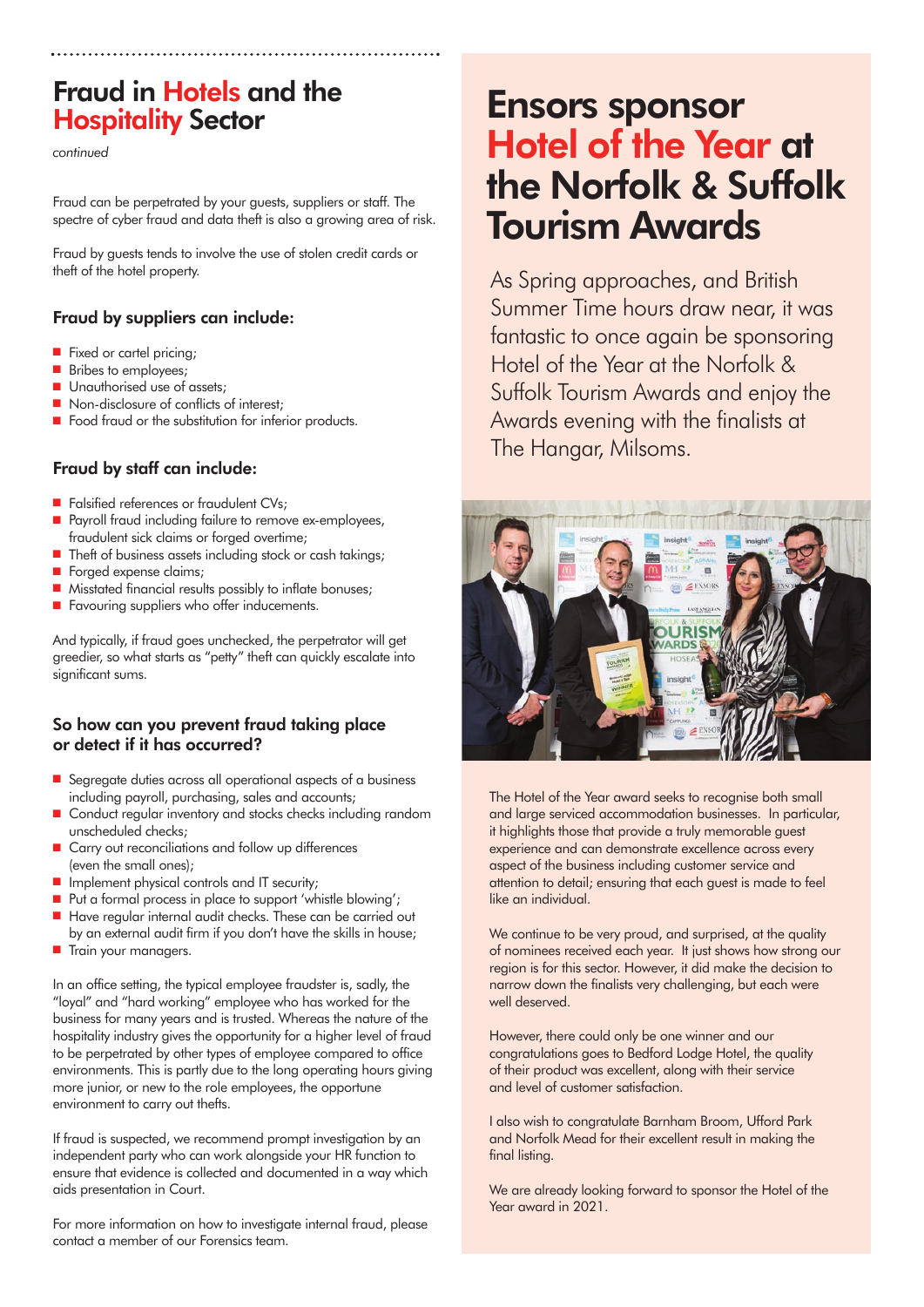### **Capital Allowances on Hotel Purchases**

Buying a property is recognised as being one of the most stressful things a person can do in their lives, and this is all the more true when purchasing a commercial building such as a hotel or inn. Whilst in the midst of price negotiations, arranging surveys and trying to secure funding, it can be all too easy to lose sight of valuable tax reliefs that could be within your grasp…



Your average hotel or inn is usually laden with equipment embedded into the property, such as toilets, lifts, electrical wiring, heating and air conditioning systems. This equipment is known as "fixtures" and could account for up to 45% of the total purchase price. Tax relief on this amount could therefore lead to significant savings, but in order to claim Capital Allowances on fixtures, there are strict conditions that must be met.

Broadly, there are two important requirements to be satisfied:

- 1. The previous owner(s) of the building must have elected for the fixtures to be included in their capital allowance pools; and
- 2. You and the seller must agree the value of the fixtures in a joint s198 election. If you cannot agree, it is possible to ask the Tax Tribunal to determine the value.

If these conditions are not met, you will not be entitled to claim any capital allowances on fixtures within the property.

Furthermore, HMRC can ask for evidence that the conditions have been met. As a result, when buying a second-hand commercial property, it is vital that the contract for sale includes confirmation of the fixtures on which you have claimed capital allowances, and the s198 election should be among the legal documents that are signed on completion.

In addition to capital allowances on fixtures, relief may also be available on the cost of the hotel or inn itself. The Structures and Buildings Allowances (SBA) was introduced on 29 October 2018 with immediate effect and applies to both Income and Corporation Tax.

The SBA is an annual tax allowance of 2% of qualifying costs over a 50-year period (anticipated to increase to 3% in this year's Budget), and is available on capital costs of purchase, construction or renovation of eligible structures and buildings, including hotels and inns. The SBA must be claimed each year against taxable profit/loss, otherwise it is lost.

The SBA only can be claimed when the property is first brought into use. To claim SBA, the actual amount of qualifying expenditure needs to be identified, otherwise the SBA is £nil; estimates are not permitted. It is therefore important to capture the qualifying costs up front for each property for which a claim is to be made.

The SBA claim must be supported by a written allowance statement, which includes the date of the earliest contract, qualifying costs and the date the property is brought into use. This statement should be maintained for each qualifying asset throughout its 50 year SBA period.

As you can see, it is important that capital allowances are high on the agenda at the very start of the purchase process, otherwise you may miss out on potentially very valuable tax relief.

If you need any help with this, Ensors is here to assist.